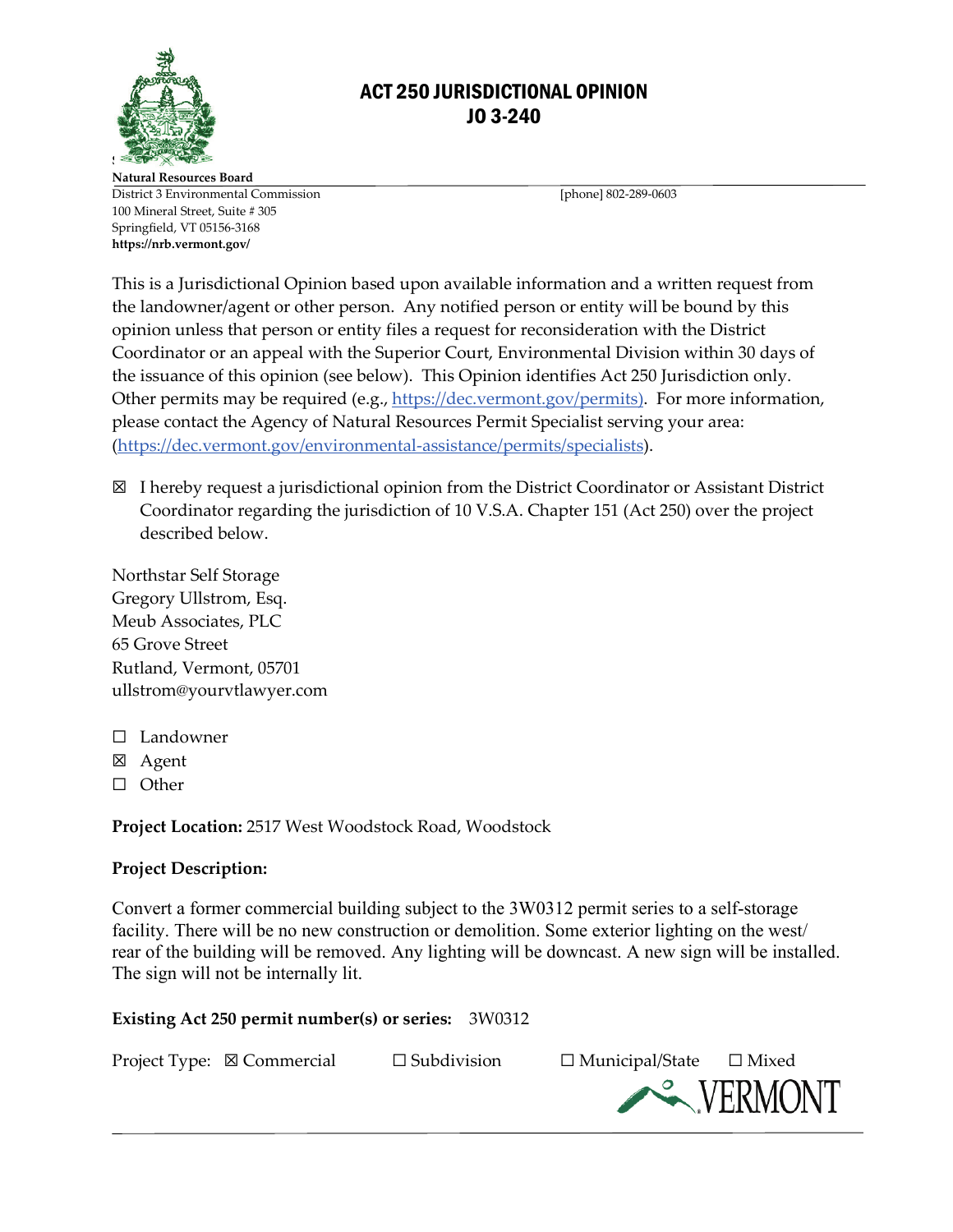| $\Box$ Farming/Forestry $\Box$ Housing                                                                   |              |  | $\Box$ Other                                                                                                                                                                                                                   |                 |
|----------------------------------------------------------------------------------------------------------|--------------|--|--------------------------------------------------------------------------------------------------------------------------------------------------------------------------------------------------------------------------------|-----------------|
| Has the landowner or affiliated person subdivided before? $\square$ Yes $\square$ No                     |              |  |                                                                                                                                                                                                                                | $\boxtimes$ N/A |
| If Yes: Location: $\frac{1}{\sqrt{1-\frac{1}{2}}}\left\lfloor \frac{1}{2(1-\frac{1}{2})^2}\right\rfloor$ | no. of lots: |  | Date and the part of the set of the set of the set of the set of the set of the set of the set of the set of the set of the set of the set of the set of the set of the set of the set of the set of the set of the set of the |                 |
| <b>AN ACT 250 PERMIT IS REQUIRED:</b>                                                                    | $\Box$ YES   |  | $X$ NO                                                                                                                                                                                                                         |                 |

#### **BASIS FOR DECISION:**

The project is not a material change to a previously permitted project. Act 250 Rule 2(C)(6).

DATE: April 4, 2022

Pete Kopsco District Coordinator, District 3 Environmental Commission 100 Mineral Street, Suite # 305, Springfield, VT 05156-3168 Telephone: (802) 595-2735 Email: Peter.Kopsco@vermont.gov

*This is a jurisdictional opinion issued pursuant to 10 V.S.A. § 6007(c) and Act 250 Rule 3(B). Reconsideration requests are governed by Act 250 Rule 3(B) and should be directed to the district coordinator at the above address. Any appeal of this decision must be filed with the Superior Court, Environmental Division within 30 days of the date the decision was issued, pursuant to 10 V.S.A. Chapter 220. The Notice of Appeal must comply with the Vermont Rules for Environmental Court Proceedings (VRECP). The appellant must file the entry fee required by 32 V.S.A. § 1431 with the Notice of Appeal, which is \$295.00. The appellant must also serve a copy of the Notice of Appeal on the Natural Resources Board, 10 Baldwin Street, Montpelier, VT 05633-3201, and on other parties in accordance with Rule 5(b)(4)(B) of the Vermont Rules for Environmental Court Proceedings.*